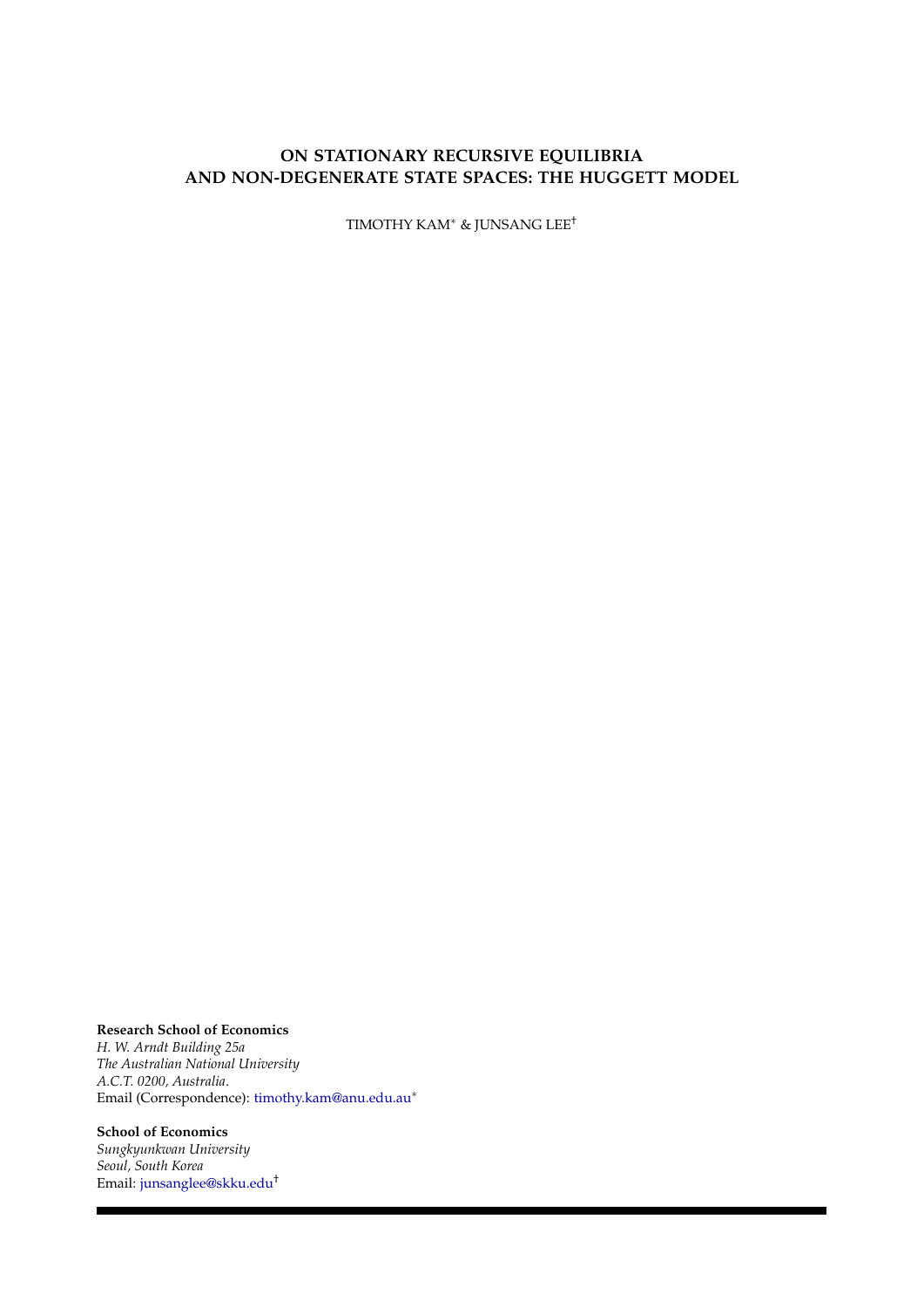The seminal work of Huggett ["The risk-free rate in heterogeneous-agent incomplete-insurance economies", *Journal of Economic Dynamics and Control*, 1993, 17(5-6), 953-969] showed that in a stationary recursive equilibrium, there exists a unique stationary distribution of agent types. However, the question remains open if an equilibrium's individual state space might turn out to be such that either: (i) every agent's common borrowing constraint binds forever, so that the distribution of agents will be degenerate; or (ii) that the individual state space might be unbounded. By invoking a simple comparative-static argument, we provide closure to this open question. We show that the equilibrium individual state space must be compact and that this set has positive measure. From Huggett's result that there is a unique distribution of agents in a stationary equilibrium, our result implies that it must also be one that is nontrivial or nondegenerate.

KEYWORDS: Incomplete markets; Compactness; Individual state space; Stationary distribution JEL CODES: C62; D31; D52

<span id="page-1-0"></span>**ABSTRACT**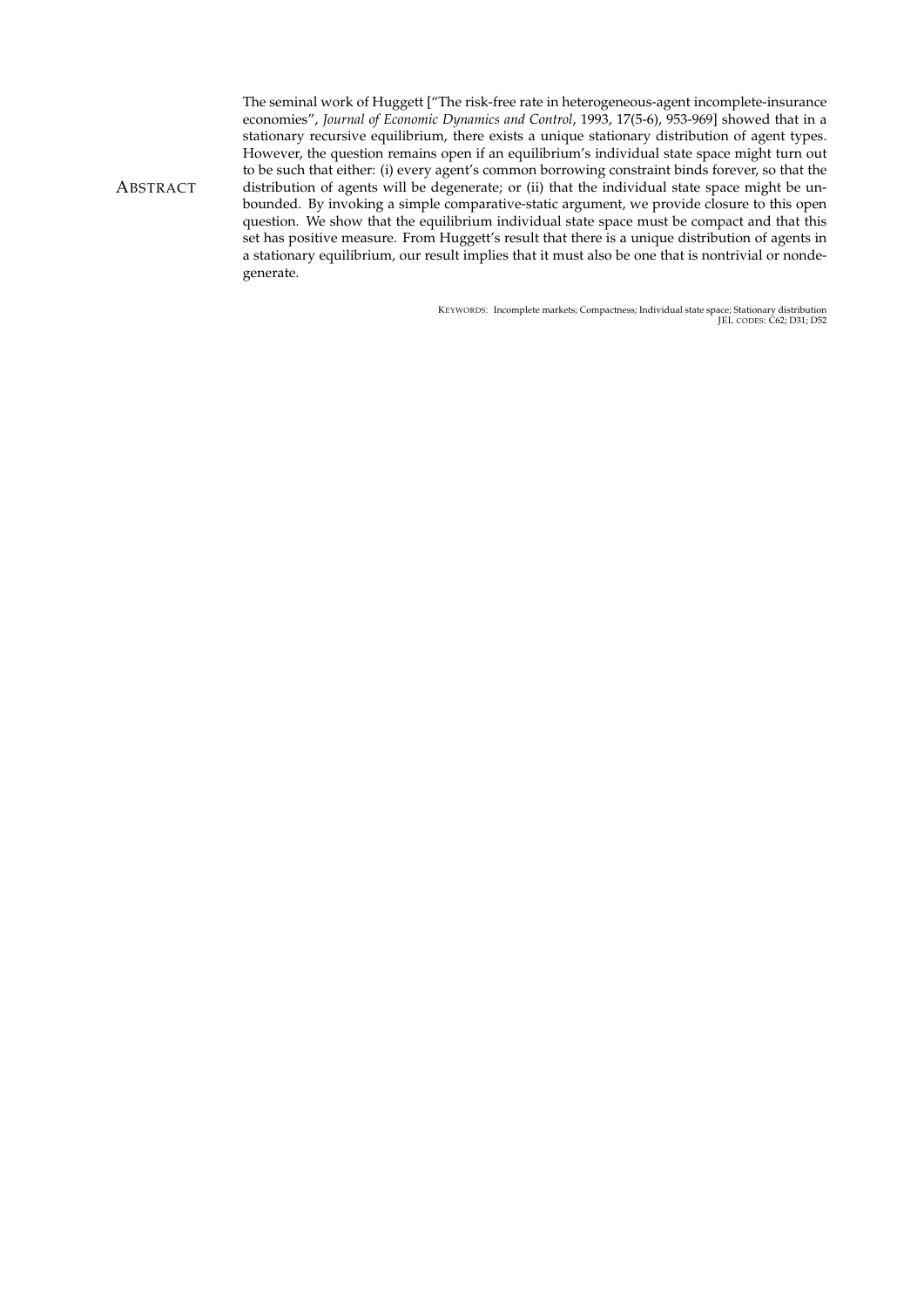## 1. INTRODUCTION

<span id="page-2-4"></span>The seminal quantitative heterogeneous-agent framework of [Huggett](#page-8-0) [\[1993\]](#page-8-0) describes a stationary recursive competitive equilibrium by a Markov operator on an endogenous compact space of probability measures. [Huggett](#page-8-0) [\[1993,](#page-8-0) Theorem 2] proved that for a given (stationary equilibrium) interest rate, there is a unique distribution of agents as a fixed point of this Markov operator.<sup>[1](#page-2-0)</sup>

To establish the second result [\[Huggett,](#page-8-0) [1993,](#page-8-0) Theorem 2] certain sufficiency conditions in Theorem 2 of [Hopenhayn and Prescott](#page-8-1) [\[1992\]](#page-8-1) are required to be satisfied by the model. One of the sufficient conditions is compactness of agents' equilibrium individual state space, denoted by *S*. [Huggett](#page-8-0) [\[1993\]](#page-8-0) showed that in a stationary recursive equilibrium, each agent indexed by an assetendowment pair  $(a, e) \in S$  would always remain in the set *S*.

In this note, we amend the proof of Lemma 3 in [Huggett](#page-8-0) [\[1993\]](#page-8-0) and show that in a stationary recursive equilibrium, the individual state space must be compact and of a positive measure. We do so by invoking a simple comparative statics argument. That is, we provide the rationale for an implicit assumption used in proving Lemma 3 of [Huggett](#page-8-0) [\[1993\]](#page-8-0). This implies that a stationary recursive equilibrium distribution cannot be degenerate. Our result affirms what [Huggett](#page-8-0) [\[1993\]](#page-8-0) showed in terms of the existence of a stationary recursive equilibrium and the corresponding stability property of its equilibrium distribution.

More generally, one may ask if a sequential competitive equilibrium exists; and if so whether there is a (payoff equivalent) recursive equilibrium associated with a given sequential equilib-rium.<sup>[2](#page-2-1)</sup> [Krebs](#page-8-2) [\[2004\]](#page-8-2) considered an incomplete-markets exchange economy, but with a finite num-ber of consumers with "nonbinding endogenous borrowing (short-sale) constraints".<sup>[3](#page-2-2)</sup> [Krebs](#page-8-2) [\[2004,](#page-8-2) Proposition 2] showed that there is no recursive equilibrium given by time-invariant continuous functions over a compact extended equilibrium state space, if these constraints never bind. For a recursive equilibrium to exist, markets must be effectively complete or borrowing constraints must be effectively ad-hoc [\[Krebs,](#page-8-2) [2004,](#page-8-2) Proposition 1]. The latter case relates to our focus on the [Huggett](#page-8-0) [\[1993\]](#page-8-0) economy with exogenous borrowing constraints. This is also the case assumed in [Miao](#page-9-0) [\[2006\]](#page-9-0).<sup>[4](#page-2-3)</sup>

Also, [Miao](#page-9-0) [\[2006,](#page-9-0) Assumption 5] introduced a uniform upper bound on labor allocations to guarantee an equilibrium upper bound on assets (via market clearing conditions and regularity assumptions on the production function). However, we extend the proof of [Huggett](#page-8-0) [\[1993,](#page-8-0) Lemma 3] that there is a finite endogenous upper bound on agents' asset state space, to guarantee that it must be larger than the borrowing-constraint lower bound. In contrast to [Krebs](#page-8-2) [\[2004\]](#page-8-2) and [Miao](#page-9-0) [\[2006\]](#page-9-0), we directly restrict attention to a stationary recursive equilibrium, since the main result

<span id="page-2-0"></span> $1$ In the setting of [Huggett](#page-8-0) [\[1993\]](#page-8-0), the key insight on the risk-free rate anomaly arising from the perspective of representative agent models, was obtained by way of incomplete asset markets (single non-state contingent asset) and precautionary saving motives arising from an exogenous borrowing constraint. This framework is one of the key foundations for further quantitative research using heterogenous agent macroeconomics. In this class of models, important questions such as asset pricing puzzles [see e.g. [Huggett,](#page-8-0) [1993;](#page-8-0) [Aiyagari,](#page-8-3) [1994\]](#page-8-3), and fiscal policy and taxation [see e.g. [Heathcote,](#page-8-4) [2005\]](#page-8-4), can be addressed.

<span id="page-2-1"></span> $2A$  sequential (competitive) equilibrium is characterised in terms of infinite-sequences of allocations and relative prices satisfying the requirements of general equilibrium.

<span id="page-2-3"></span><span id="page-2-2"></span> $3$ These are called endogenous constraints in that they only rule out Ponzi schemes and nothing else.

<sup>&</sup>lt;sup>4</sup>[Miao](#page-9-0) [\[2006\]](#page-9-0) proved the existence of a sequential competitive equilibrium in an economy with a continuum of heterogeneous agents and finite-state-space aggregate shocks. [Miao](#page-9-0) [\[2006\]](#page-9-0) showed that for any sequential competitive equilibrium, there exists a payoff-equivalent recursive equilibrium representation.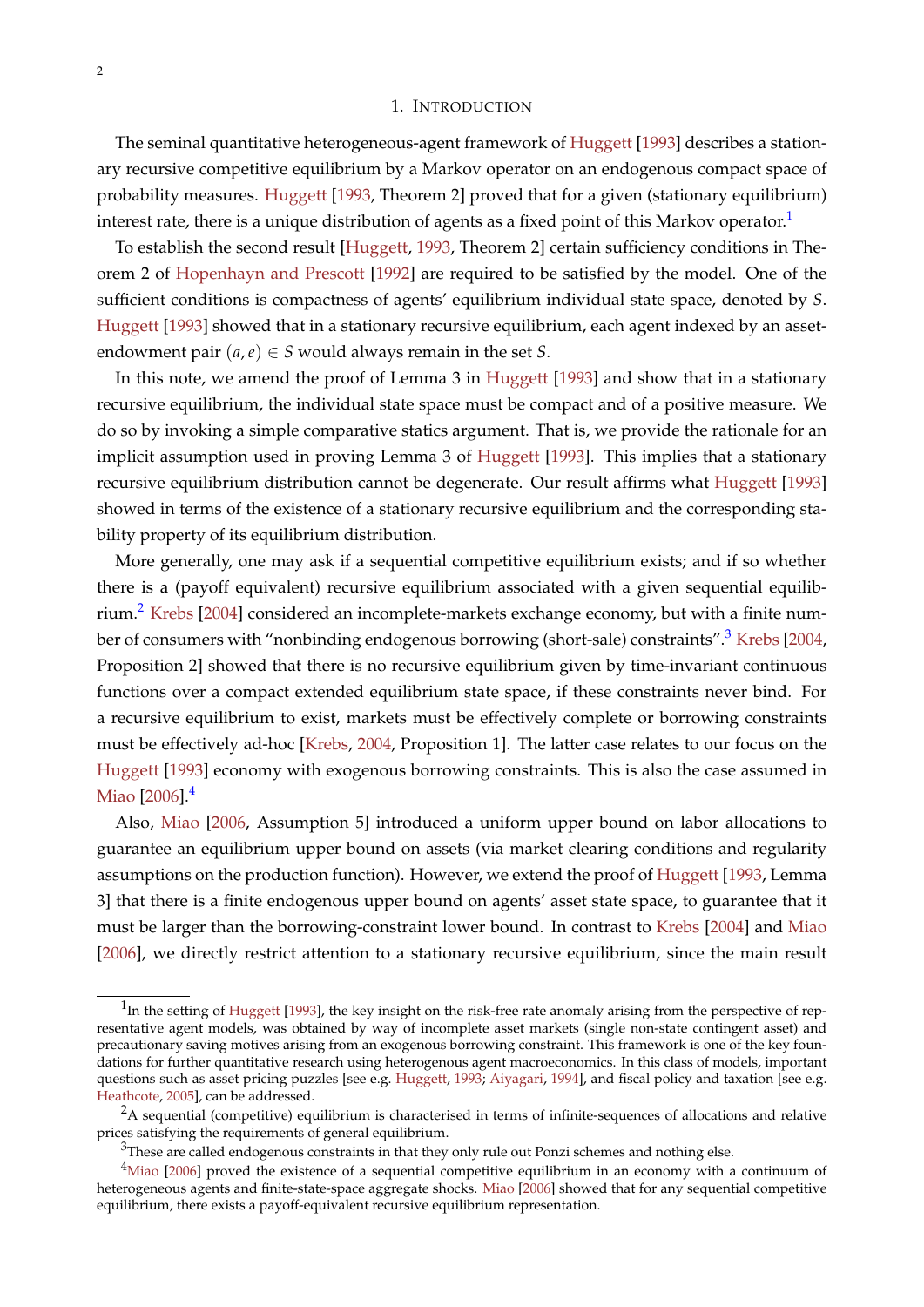<span id="page-3-2"></span>of [Miao](#page-9-0) [\[2006,](#page-9-0) Theorem 3] on the existence of a recursive equilibrium from a given sequential equilibrium can be adapted to the special-case [Huggett](#page-8-0) [\[1993\]](#page-8-0) model.

A related literature, although in the context of the [Brock and Mirman](#page-8-5) [\[1972\]](#page-8-5) stochastic growth model, is also concerned with strengthening results on existence and uniqueness of nontrivial stationary distributions [see e.g. [Chatterjee and Shukayev,](#page-8-6) [2008;](#page-8-6) [Kamihigashi,](#page-8-7) [2006\]](#page-8-7) while relaxing the number of hypotheses required. The enterprise in this paper is related to this literature, but in the context of the Huggett model.

#### 2. HUGGETT'S MODEL

In this section we first revisit the [Huggett](#page-8-0) [\[1993\]](#page-8-0) model. Then we provide a brief discussion on the notion of an endogenously compact individual state space and its implication for the existence of a unique distribution of agents in a stationary recursive equilibrium. Hereinafter, we will use the term "stationary equilibrium" synonymously with "stationary recursive equilibrium".

In the Huggett model, time is discrete, and each period is indexed by  $t \in \mathbb{N} := \{0, 1, ...\}$ .<sup>[5](#page-3-0)</sup> The population of agents has mass 1. Each measure zero agent receives a stream of stochastic endowment of consumption good. Let  $E = \{e_l, e_h\}$ , where  $e_h > e_l$ , be the set of endowment realizations. Each random sequence  $(e_t)_{t \in \mathbb{N}}$  is governed by a given Markov chain  $(\pi, \pi_0)$  on *E*, where  $\pi$  is the stochastic matrix and  $\pi_0 \in \Delta(E)$  is the initial unconditional distribution on *E* that belongs in the simplex  $\Delta(E)$ .  $\pi(e'|e) := \Pr\{e_{t+1} = e'|e_t = e\} > 0$ ,  $e', e \in E$ , is independent of *t*, and any other agent's realization of *e*. Let  $A := [a, +\infty)$  be the space of possible asset levels. The parameter *a* is interpreted as an exogenous borrowing constraint. Denote the product individual state space as  $X := A \times E$ .

2.1. **An individual's decision problem.** The *individual state* is  $x := (a, e) \in X$ . The individual takes as given the aggregate price  $q > 0$ . Suppose in an equilibrium there is a set  $S := [\underline{a}, \overline{a}] \times \{e_l, e_h\} \subset$ *X*. Denote the Borel *σ*-algebra generated by open subsets of *S* as B(*S*). The dependence of the equilibrium *q* on the *aggregate state* given by a probability measure  $\psi$  on  $(S, \mathcal{B}(S))$  is implicit.<sup>[6](#page-3-1)</sup>

Each agent has a common subjective discount factor  $\beta \in (0,1)$ , and identical per-period utility  $u : \mathbb{R}_+ \to \mathbb{R}$ . The function *u* is strictly increasing, strictly concave, and twice continuously differentiable. Each agent chooses consumption (*c*) and saving in terms of a single asset (*a'*). Let the agent's feasible action correspondence be  $\Gamma(q) : A \times E \to \mathcal{B}(\mathbb{R}_+ \times A)$ , where at each slice of  $\Gamma$ indexed by (*x*; *q*), we have a description of the feasible choice set of an agent *currently* named *x*:

$$
\Gamma(x;q) = \{(c,a'): a + e \ge c + a'q, c \ge 0, a' \ge \underline{a}\}.
$$

Denote  $(x; q) \mapsto v(x; q) \in \mathbb{R}$  as an agent's value function. Each agent's Bellman equation is

$$
v(x;q) = \max_{(c,a') \in \Gamma(x;q)} \left\{ u(c) + \beta \sum_{e' \in E} v(a',e';q) \pi(e'|e) \right\},\tag{1}
$$

with associated optimal decision rule  $(x; q) \mapsto \hat{a}(x; q)$ , such that at  $(x; q)$ ,  $a' = \hat{a}(x; q)$ .

<span id="page-3-1"></span><span id="page-3-0"></span><sup>&</sup>lt;sup>5</sup>As is the usual convention, we may drop the explicit time-*t* subscript on variables, e.g.  $x := x_t$  and  $x' := x_{t+1}$ .

<sup>6</sup> In [Huggett](#page-8-0) [\[1993\]](#page-8-0), since the emphasis is on a notion of *recursive stationary equilibrium* where *q* is constant, we don't have to explicitly carry around the distribution of agent types *ψ*, as a relevant state variable. Instead, we only make the agents' problems dependent on *q* as a scalar parameter.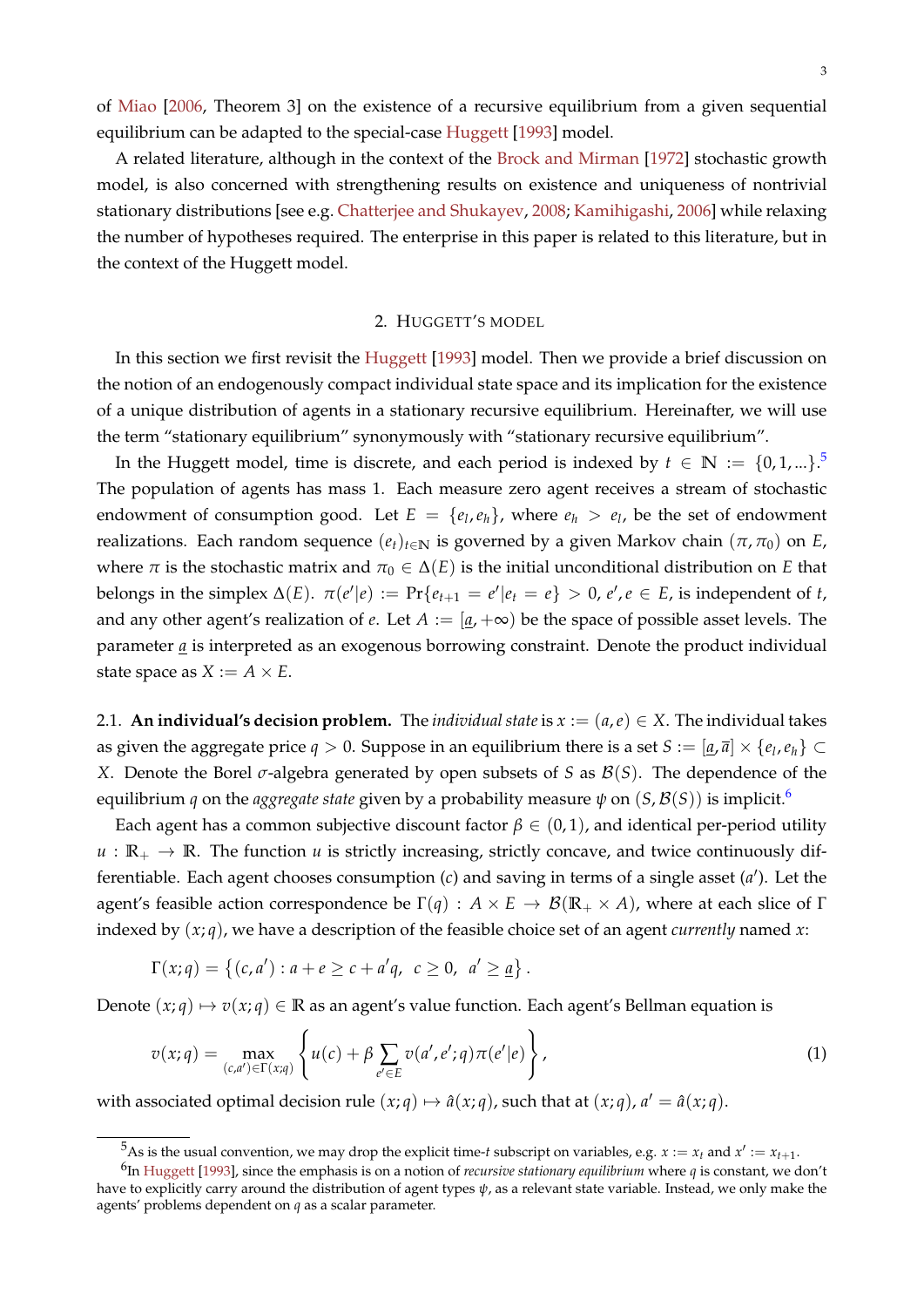<span id="page-4-3"></span>2.2. **Compact equilibrium individual state space**  $S \subset X$ . The notion of a stationary equilibrium is defined in [Huggett](#page-8-0) [\[1993,](#page-8-0) p.956]. Given the individual endowment processes' Markov operator,  $\pi$  :  $\Delta(E) \rightarrow \Delta(E)$ , and, an optimal decision rule,  $(x; q) \mapsto \hat{a}(x; q)$ , we can induce a time-invariant probability measure  $\psi$  on the measurable space  $(S, \mathcal{B}(S))$  satisfying an equilibrium Markov operator:

<span id="page-4-2"></span>
$$
\psi(B) = \int_{S} P(x, B) d\psi, \qquad \forall B \in \mathcal{B}(S), \tag{2}
$$

where  $P: S \times B(S) \rightarrow [0,1]$  is the equilibrium transition probability function.<sup>[7](#page-4-0)</sup>

In Theorem 1, [Huggett](#page-8-0) [\[1993\]](#page-8-0) provides some sufficient conditions on the model such that given *q*, the solution to each agent's Bellman equation problem has some nice properties. Specifically, Theorem 1 in [Huggett](#page-8-0) [\[1993\]](#page-8-0) establishes that the optimal  $\hat{a}: X \to [a,\infty)$  is *continuous*, is either *strictly increasing* in *a*, if  $a > a$ , or is *nondecreasing* in *a* if  $a = a$ .

Theorem 1 and Lemmata 1-3 in [Huggett](#page-8-0) [\[1993\]](#page-8-0) show that each agent's optimal decision function for credit holdings,  $\hat{a}: X \to [a, \infty)$ , has the typical shape as in Figure [1.](#page-4-1) In particular, this decision rule has the following properties:

- (1) If the current endowment is  $e_l$ , and, if the borrowing constraint is not binding, then  $\hat{a}(\cdot, e_l)$ is well below the  $45^\circ$ -line in  $(a, a')$ -space. That is, an agent who is not currently credit constrained in terms of his asset choice for the following period, and who continues to face a sequence of low endowment realizations, will be reducing his asset level in each corresponding subsequent periods (Lemma 1) until his asset level hits the borrowing constraint, *a*, where either the agent is constrained to just borrow *a* in the subsequent period; or
- (2) If the agent has high endowment*, e<sub>h</sub>*, the agent will start saving, but there is an asset level,  $\bar{a}$ , such that the policy function at  $e_h$ ,  $\hat{a}(\cdot,e_h)$ , crosses the 45°-line in  $(a,a')$ -space. This is proved by Lemma 3, which uses both Lemma 1 and Lemma 2.

<span id="page-4-1"></span>Thus, in an equilibrium, if there is to be an endogenous  $\bar{a}$ , as shown in Lemma 3 in [Huggett](#page-8-0) [\[1993\]](#page-8-0), which is the smallest fixed point satisfying  $\hat{a}(a, e_h) = a$ , then it is straightforward to deduce that  $S := [\underline{a}, \overline{a}] \times \{e_l, e_h\}$  is an endogenously compact metric space. That is, each agent *x* beginning in *S* will always stay within *S*, or the equilibrium asset decision rule will be  $\hat{a}: S \to [\underline{a}, \overline{a}]$ .



FIGURE 1. Characterization of optimal policy function  $\hat{a}: X \to \mathbb{R}$ . When  $e = e_h$ , for each *a*,  $\hat{a}(a, e_h) > \hat{a}(a, e_l)$ . If  $\hat{a}(a, e) \geq \underline{a}$  binds, then  $\hat{a}(\cdot, e)$  is nondecreasing in *a*.

<span id="page-4-0"></span><sup>7</sup>The details are discussed very nicely in [Huggett](#page-8-0) [\[1993\]](#page-8-0).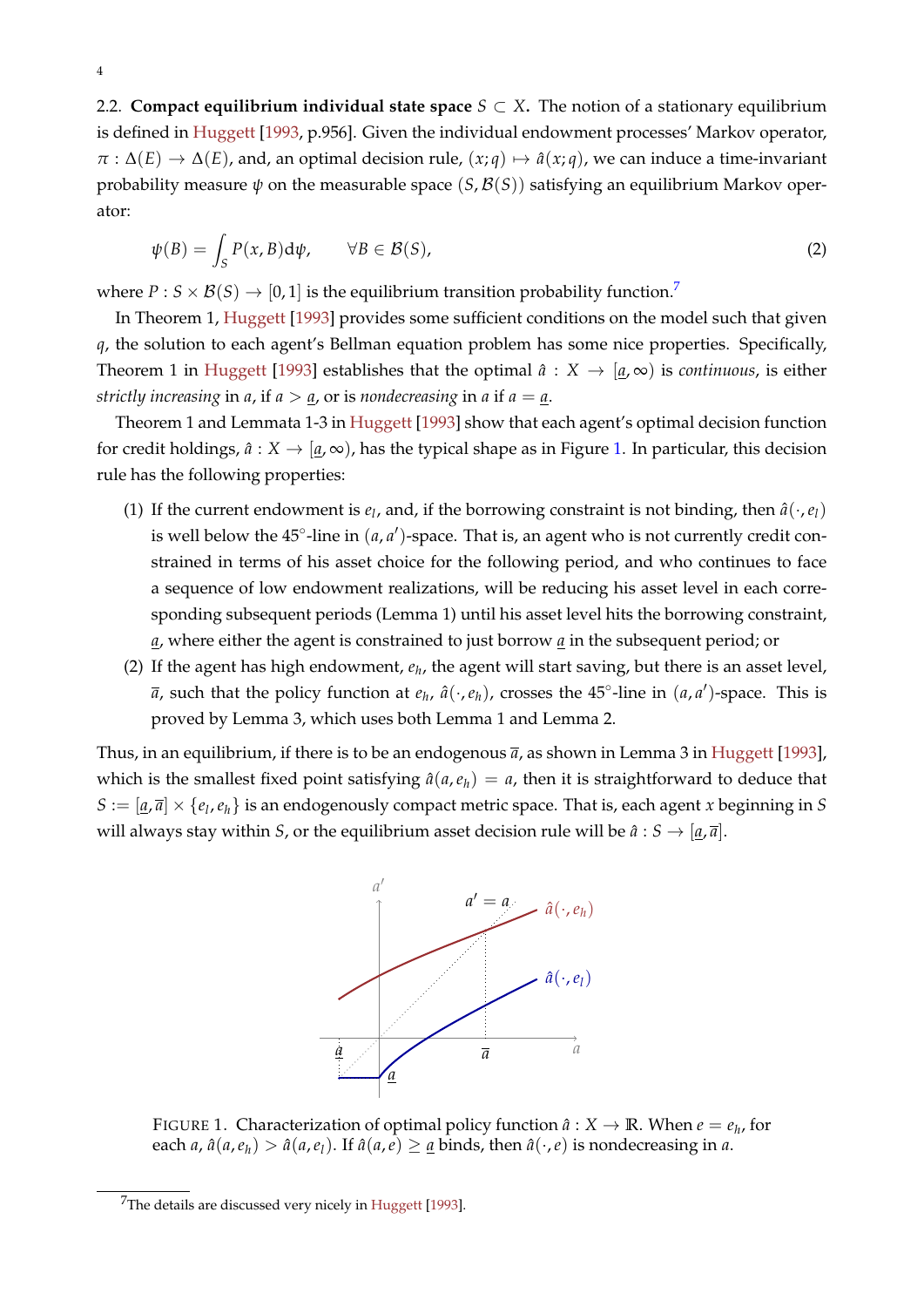## 3. A FURTHER EXPOSITION

<span id="page-5-1"></span>Huggett's Lemma 3 states that under the conditions of his Theorem 2, there exists a fixed point  $\bar{a}$  satisfying  $\hat{a}(a,e_h)=a.^\text{8}$  $\hat{a}(a,e_h)=a.^\text{8}$  $\hat{a}(a,e_h)=a.^\text{8}$  To prove this result, Huggett supposed the contrapositive that there does not exist any *a* such that  $\hat{a}(a, e_h) = a$ . Note that this implies also that at *a*, we have  $\hat{a}(a, e_h) > a$ . From this, Huggett obtained the proof by contradiction.

In this section, we expound on Huggett's results and show that the endogenous (*i.e.* stationary equilibrium) upper bound  $\bar{a}$  on assets is nontrivial. That is, we show that  $\underline{a} < \bar{a} < \infty$ . In doing so, we also provide a rationale for why Huggett made only one contrary hypothesis in his proof of Lemma 3 in [Huggett](#page-8-0) [\[1993\]](#page-8-0), and in particular, why  $\hat{a}(\underline{a},e_h) > \underline{a}$ . This implication from Lemma 3 in Huggett is crucial toward a result that in a stationary equilibrium of his model, there exists a *unique* distribution of agent types.

If we consider a stationary equilibrium (as in Huggett) with a unique distribution of agents, then implicit in this is the requirement that <u>*a*</u> itself *cannot* be a fixed point satisfying  $\hat{a}(a, e_h) = a$ . That is, if we are interested in a stationary equilibrium  $S := [a, \bar{a}] \times E$  where  $a \neq \bar{a}$ , then a contrary hypothesis to this must consider three possible cases:

- H1.  $\hat{a}(a, e_h) < a$  for  $a > a$  and  $\hat{a}(a, e_h) = a$  for  $a = a$ ,
- H2.  $\hat{a}(a, e_h) > a$  for  $a > a$  and  $\hat{a}(a, e_h) = a$  for  $a = a$ , and
- H3. There is no *a* such that  $\hat{a}(a, e_h) = a$ .

These three contrary hypotheses are depicted by the typical graphs in Figure [2.](#page-6-0) In establishing the result on the existence of an endogenously compact *S* by contradiction in Lemma 3, [Huggett](#page-8-0) [\[1993\]](#page-8-0) made only the contrary hypothesis (H3) that there is no *a* such that  $\hat{a}(a, e_h) = a$ .

It turns out, from our Lemma 1 below, that only one of these contrary hypotheses is possible (i.e. H3), as was assumed in [Huggett](#page-8-0) [\[1993\]](#page-8-0). We thus provide a further exposition and confirmation of Huggett's proof to his Lemma 3. Moreover, in conjunction with Huggett's Lemma 3, we can further deduce (from Theorem 1 below) that in a stationary equilibrium, the endogenous  $S := [q, \bar{q}] \times$ {*el* ,*eh*} must be a nontrivial compact metric space, so that the equilibrium probability measure of agents on the measure space  $(S, \mathcal{B}(S))$  is unique and nondegenerate.

**Lemma 1.** *Assume the conditions in Theorem 2 of [Huggett](#page-8-0) [\[1993\]](#page-8-0). In a stationary equilibrium with equilibrium price of credit q, each agent's optimal decision rule*  $\hat{a}(\cdot, \cdot; q) : S \to [a, \infty)$  *must be such that*  $\hat{a}(\underline{a}, e_h; q) > \hat{a}(\underline{a}, e_l; q).$ 

*Proof.* Suppose to the contrary that in a stationary equilibrium at price *q*, we have  $\hat{a}(q, e_h) \leq \hat{a}(q, e_l)$ . Since by construction, it is not possible to have  $\hat{a}(a,e) < a$  for all  $e \in E$ , then it suffices to suppose to the contrary that  $\hat{a}(q, e_h) = \hat{a}(q, e_l)$  in a stationary equilibrium. We want to show that  $\hat{a}(q, e_h) =$  $\hat{a}(a,e_l)$  contradicts some requirements of stationary equilibrium. To do so, we will characterize

<span id="page-5-0"></span><sup>&</sup>lt;sup>8</sup>These conditions are: (i)  $0 < \beta < q$ ; (ii)  $a + e_l - \underline{a}q > 0$ ; and (iii)  $\pi(e_h|e_h) \geq \pi(e_h|e_l)$ . Hereinafter, we suppress the explicit dependency of each agent's decision on the constant price  $q$ . Hence,  $\hat{a}(a,e)$  should be understood to mean  $\hat{a}(a,e;q)$ , where *q* is the price of credit in a stationary equilibrium.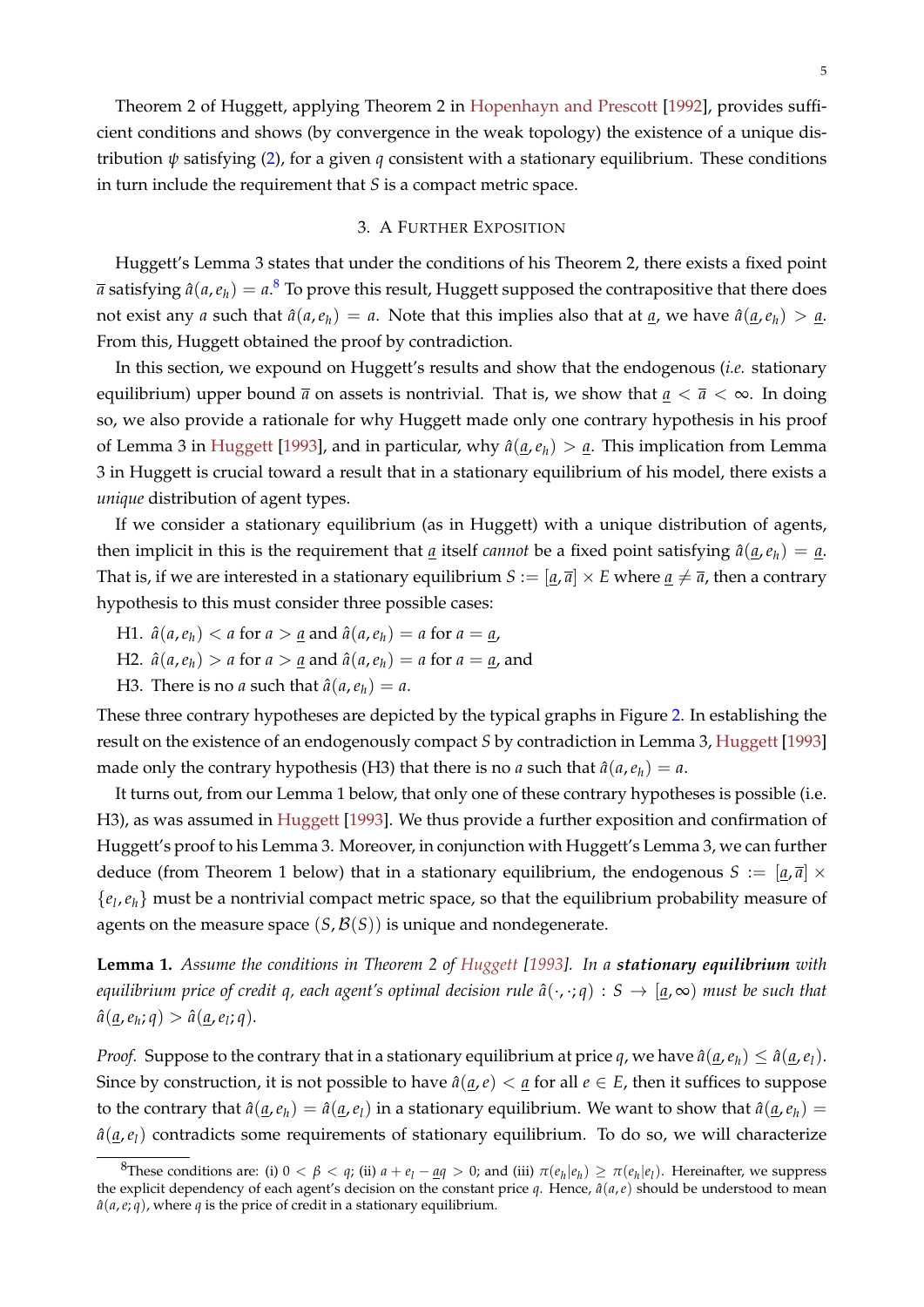<span id="page-6-2"></span><span id="page-6-0"></span>

FIGURE 2. In proving Lemma 3 in [Huggett](#page-8-0) [\[1993\]](#page-8-0), suppose there is no  $a (> a)$ such that  $\hat{a}(a, e_h) = a$ . *A priori* there may be three possible cases for the component function  $\hat{a}(\cdot, e_h)$  that would satisfy this hypothesis. We can rule out cases H1 and H2.

individuals' credit demand behavior under this hypothesis; first, at the current states where agents begin with maximal borrowing, and second, at the states where they do not.

First, consider agents at the current state  $(a, e)$  for each  $e \in E$ . Denote the consumption at the current maximal credit <u>a</u> in each endowment state  $e_l$  and  $e_h$  as  $c_l^a$  $\frac{a}{l}$  and  $c_{h}^{\frac{a}{l}}$  $\frac{u}{h}$ , respectively. These are, respectively, given by the per-period budget constraints as

$$
c_l^{\underline{a}} = \underline{a} + e_l - \underline{a}q,
$$

and,

$$
c_{h}^{\underline{a}}=\underline{a}+e_{h}-\underline{a}q.
$$

The last terms on the RHS of each constraint above are, respectively, due to the fact that  $\hat{a}(\underline{a},e_l) = \underline{a}$ , as implied by Theorem 1 and Lemma 1 in [Huggett](#page-8-0) [\[1993\]](#page-8-0), and  $\hat{a}(\underline{a},e_h) = \hat{a}(\underline{a},e_l)$  by hypothesis. We now characterize the stationary equilibrium behavior of agents at  $(a, e)$ , where  $e \in E$ , by induction. Consider the current period  $t \geq 0$  for an agent whose state is  $(a, e_l)$ . Since  $\hat{a}(a, e_l) = a$ , equilibrium current consumption at this realized state  $(\underline{a}, e_l)$  is  $c_l^{\underline{a}}$  $\frac{u}{l}$ . The Kuhn-Tucker conditions for this agent yield

<span id="page-6-1"></span>
$$
u_c(c_l^{\underline{a}}) \ge \beta q^{-1} \sum_{e' \in E} \pi(e' | e_l) u_c[\underline{a} + e' - \hat{a}(\underline{a}, e')q]. \tag{3}
$$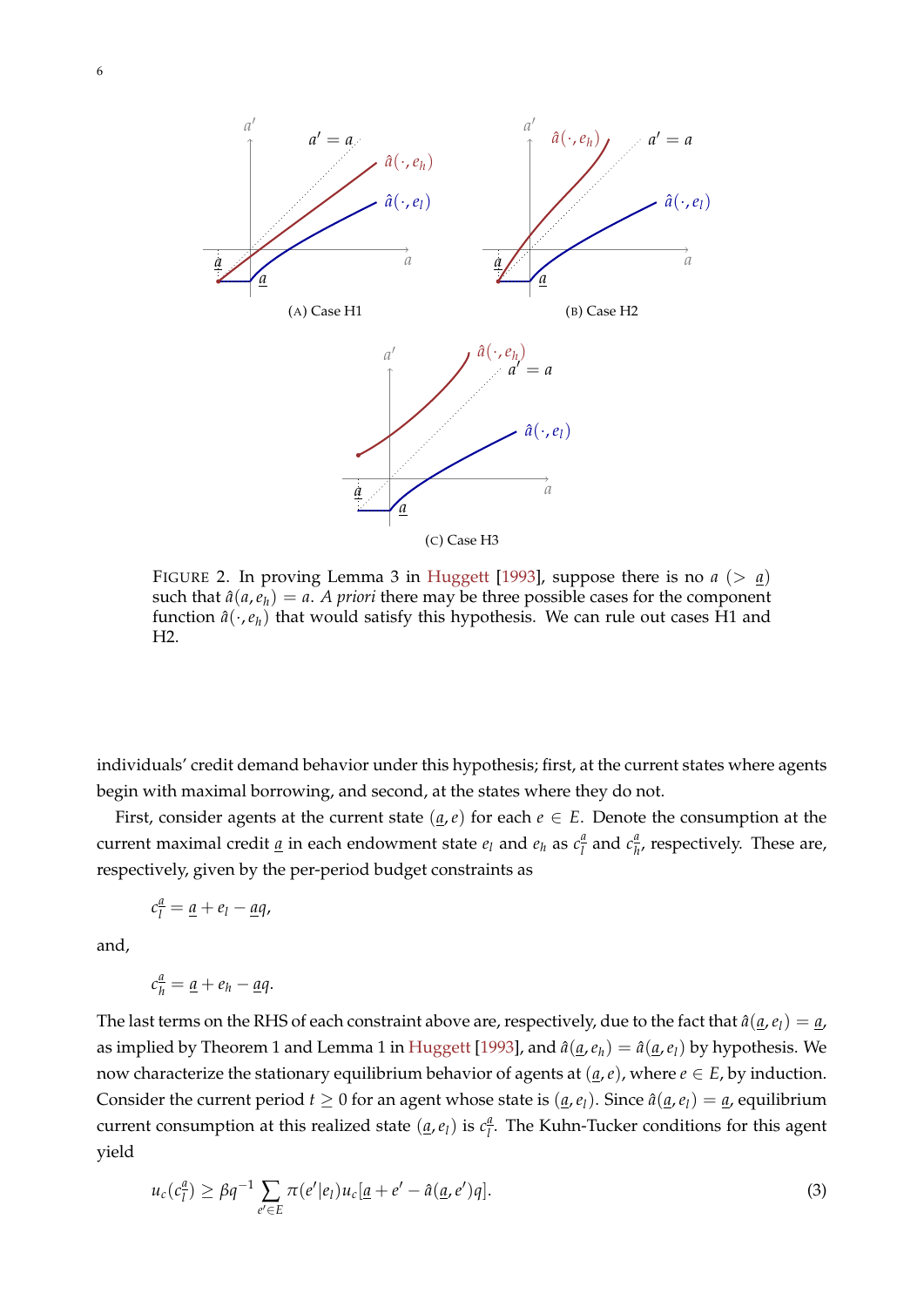<span id="page-7-1"></span>If the agent is currently  $(\underline{a}, e_h)$ , then, current consumption is  $c_h^{\underline{a}}$  $\frac{u}{h}$ . Since by hypothesis, this agent optimally demands credit at  $\hat{a}(\underline{a},e_h) = \underline{a}$ , the Kuhn-Tucker conditions for this agent give

<span id="page-7-0"></span>
$$
u_c(c_h^a) \ge \beta q^{-1} \sum_{e' \in E} \pi(e'|e_h) u_c[\underline{a} + e' - \hat{a}(\underline{a}, e')q]. \tag{4}
$$

Beginning from  $t + 1$ , it must be that these agents at  $(\underline{a}, e')$  will remain choosing  $\hat{a}(\underline{a}, e') = \underline{a}$ for any realization of  $e' \in E$ , since  $\hat{a}(\underline{a},e_l) = \underline{a}$ , and the hypothesis that  $\hat{a}(\underline{a},e_h) = \hat{a}(\underline{a},e_l)$ , are optimal and stationary equilibrium selections at the respective states. This implies that equilibrium consumption in period  $t + 1$  will again, either be  $c_1^d$  $\frac{a}{l}$  if the individual's state is  $(\underline{a}, e_l)$ , or,  $c_{\overline{h}}^{\underline{a}}$  $\frac{u}{h}$  if the individual becomes (*a*,*el*). Then the respective Kuhn-Tucker weak inequalities in [\(3\)](#page-6-1) and [\(4\)](#page-7-0) carry over to  $t + 1$ . The same optimal choices will be made beginning in any subsequent period  $\tau \geq t + 1$ . In other words, these agents beginning from (*a*,*e*) are stuck forever rolling over their debt at the maximal credit level *a*, regardless of the realization of their stochastic endowment each period,  $e \in E$ .

Second, consider any other agent beginning at some  $(a,e)$ , where  $a > a$ . By Theorem 1 in [Huggett](#page-8-0) [\[1993\]](#page-8-0),  $\hat{a}(a,e)$  is strictly increasing in *a* for all  $(a,e)$  at a given (here stationary equilibrium) *q*, such that  $\hat{a}(a,e;q) > a$ . Consider the function  $\hat{a}(\cdot,e_l)$ . By Lemma 1 in [Huggett](#page-8-0) [\[1993\]](#page-8-0),  $\hat{a}(a,e_l) < a$ for  $a > a$ . Pick any agent beginning at  $(a, e_l)$ , where  $a > a$ . Define a sequence  $\{w_n\}$  by  $w_1 = a$ ,  $w_2 = \hat{a}(w_1, e_1)$ ,  $w_3 = \hat{a}(w_2, e_1)$ , .... Then,  $\{w_n\} \to \underline{a}$  monotonically. Now, consider  $\hat{a}(a, e_h)$ . There are four possible cases.

- C.1  $\hat{a}(a, e_h) > a$  for all  $a > a$ . Define a sequence  $\{x_n\}$  by  $x_1 = a$ ,  $x_2 = \hat{a}(x_1, e_h)$ ,  $x_3 = \hat{a}(x_2, e_h)$ , ... Then,  $\{x_n\} \rightarrow \infty$  monotonically.
- C.2  $\hat{a}(a, e_h) < a$  for some  $a \in (a, a^*)$ , where  $a^* > a$ , and,  $\hat{a}(a, e_h) > a$  for some  $a \in (a^*, \infty)$ . If  $a \in (a, a^*)$ , then the agent beginning from  $(a, e_h)$ , and receiving endowment  $e_h$  forever, will follow a similar monotone sequence as  $\{y_n\} \to \underline{a}$ . If  $a \in (a^*, \infty)$ , then the agent beginning from (*a*,*eh*), and receiving endowment *e<sup>h</sup>* forever, will follow a similar monotone sequence as  $\{x_n\} \to \infty$ . The agent beginning at  $(a^*, e_h)$ , and receiving endowment  $e_h$  forever, remains there forever. However, this agent at  $(a<sup>∗</sup>, e<sub>h</sub>)$ , like all other agents elsewhere, will receive *e*<sup>*l*</sup> with positive probability  $\pi(e_l|e_h)$  next period. Hence  $(a^*, e_h)$  is not a stable attractor.
- C.3  $\hat{a}(a, e_h) > a$  for some  $a \in (a, a^*)$ , where  $a^* > a$ , and,  $\hat{a}(a, e_h) < a$  for some  $a \in (a^*, \infty)$ . This case has two fixed points: one at <u>*a*</u> and the other at *a*<sup>\*</sup> such that  $\hat{a}(a^*, e_h) = a^*$ .
- C.4  $\hat{a}(a, e_h) < a$  for all  $a > a$ . Define a sequence  $\{y_n\}$  by  $y_1 = a$ ,  $y_2 = \hat{a}(y_1, e_h)$ ,  $y_3 = \hat{a}(y_2, e_h)$ , ... Then,  $\{y_n\} \rightarrow \underline{a}$  monotonically.

Now we can consider the implications of all the possible cases C.1–C.4. From the (supposedly) equilibrium behavioral characterization above, and, if cases C.1 and C.2 above hold, then we can deduce that the equilibrium individual state space  $S = [a, \infty) \times E$  is not compact, since  $[a, \infty)$  is not closed and bounded. This violates a sufficient condition for the existence of a unique stationary probability measure of agents: [Huggett](#page-8-0) [\[1993,](#page-8-0) Theorem 2] and [Hopenhayn and Prescott](#page-8-1) [\[1992,](#page-8-1) Theorem 2]. If Case C.3 is true in a stationary equilibrium, this implies that there are two stationary probability measures on the compact set  $S = [\underline{a}, a^*] \times E$ . One of the two is degenerate and cannot be consistent with equilibrium – i.e. if the economy began with all agents holding asset *a* then all agents remain there forever, since Case C.3 assumed that  $\hat{a}(\underline{a},e_h) = \underline{a}$ . However, in this case the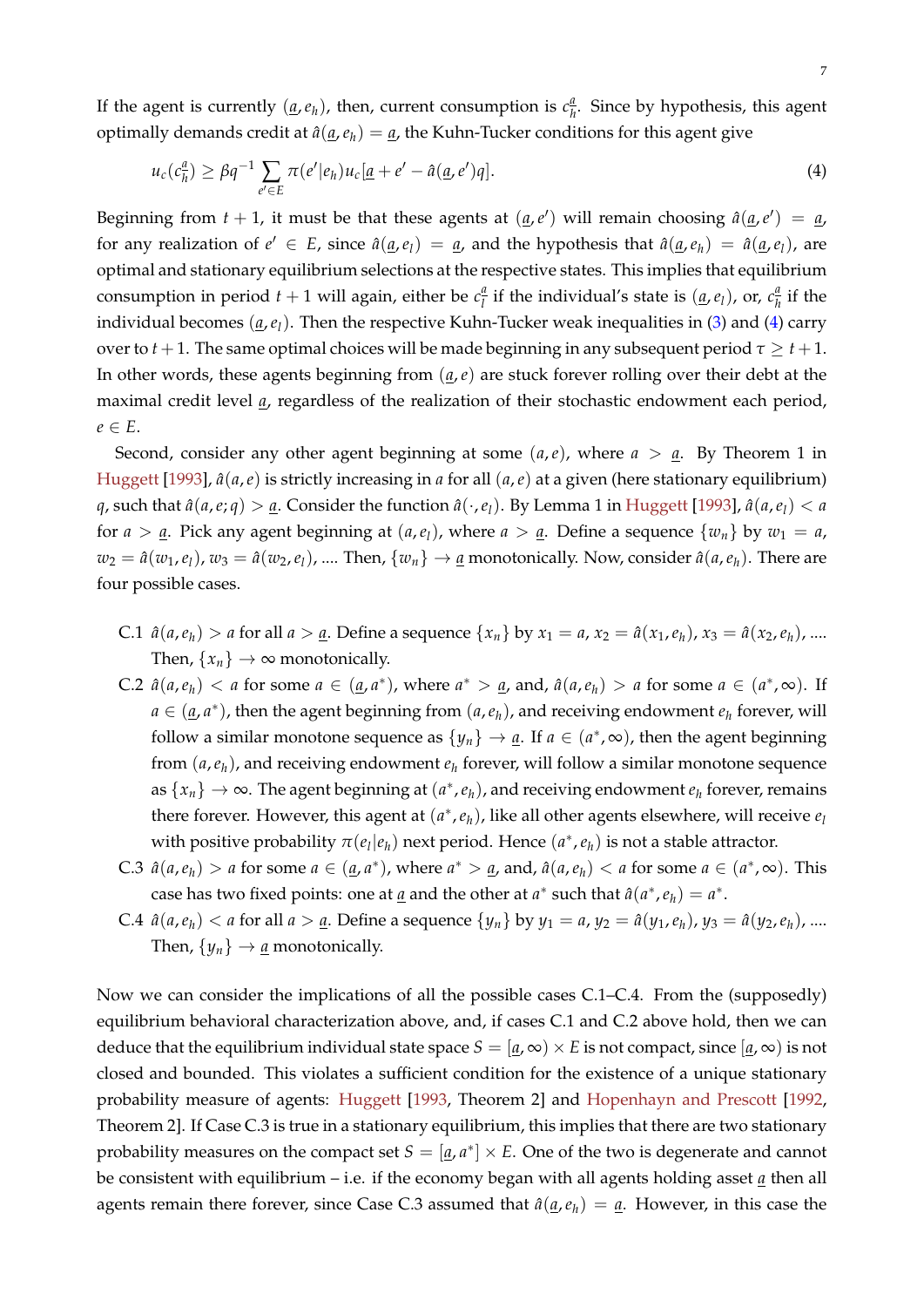excess demand for credit is exactly *a* < 0; it violates credit market clearing which requires zero excess demand for credit, i.e.,  $\int_S \hat{a}(a,e;q)d\psi = 0$ . Therefore  $\hat{a}(\underline{a},e_h) > \underline{a}$  in this case.

If case C.4 prevails, then all agents will be optimally demanding the maximal credit level *a*. However, in this case, it also violates credit market clearing which requires zero excess demand for credit, i.e.,  $\int_S \hat{a}(a,e;q) d\psi = 0$ . since the excess demand for credit in Case C.4 is exactly <u>a</u> < 0.

Therefore, the hypothesis that  $\hat{a}(\underline{a},e_h) = \hat{a}(\underline{a},e_l)$  is a stationary equilibrium optimal selection contradicts the definition of a stationary equilibrium. In a stationary equilibrium, agents' best responses at any  $(\underline{a}, e)$  must then have the property that  $\hat{a}(\underline{a}, e_h) > \hat{a}(\underline{a}, e_l)$ .

Lemma 1 above thus provides the reason why it suffices to make only one case (*i.e.* Case H3 in Figure [2\)](#page-6-0) of a contrary hypothesis when proving Huggett's Lemma 3. This leads us to the following theorem that reinforces the arguments summarized in Lemma 3 of [Huggett](#page-8-0) [\[1993\]](#page-8-0).

**Theorem 1.** *Under the assumptions of Theorem 2 in [Huggett](#page-8-0) [\[1993\]](#page-8-0), the decision rule a*ˆ(*a*,*e<sup>h</sup>* ; *q*) *in a*  $s$  *stationary equilibrium has a unique fixed point*  $a^* < \infty$ *, i.e.,*  $a(a^*,e_h;q) = a^*$ *, and*  $a^* \neq \underline{a}.$ 

*Proof.* By Theorem 1 in Huggett,  $\hat{a}(\cdot,\cdot;q) : [a,\infty) \times E \to [a,\infty)$  is continuous on  $[a,\infty)$  for each  $e \in E$ , strictly increasing in *a* for all  $(a, e)$  such that  $\hat{a}(a, e; q) > a$ . Combining our Lemma above, which says  $\hat{a}(\underline{a},e_h;q) > \underline{a}$ , and Lemma 3 in [Huggett](#page-8-0) [\[1993\]](#page-8-0), which states the existence of a fixed point  $a^*$  satisfying  $\hat{a}(a, e_h; q) = a$ , we can then conclude that  $\underline{a} < a^* < \infty$ . Then, let  $\overline{a} = a^*$  $\Box$ 

Therefore, in a stationary equilibrium, the endogenous  $S := [\underline{a}, \overline{a}] \times \{e_l, e_h\}$  must be a nontrivial compact metric space. Our Theorem then implies that in a stationary equilibrium, there is a unique distribution of agents in the Huggett model which is nondegenerate. This is useful *a priori* information when numerically computing approximate solutions to this class of models.

#### ACKNOWLEDGEMENT

We thank the Editor, Felix Kübler, and an anonymous referee for suggestions that have improved the paper. We also thank Nicola Pavoni, Mark Huggett, and Mark Wright for helpful discussions and suggestions. Many thanks to John Stachurski for his encouragement and feedback on several iterations of this work.

#### **REFERENCES**

- <span id="page-8-3"></span>AIYAGARI, S. R. (1994): "Uninsured Idiosyncratic Risk and Aggregate Saving," *The Quarterly Journal of Economics*, 109(3), 659–84. Cited on page(s): [\[2\]](#page-1-0)
- <span id="page-8-5"></span>BROCK, W. A., AND L. J. MIRMAN (1972): "Optimal economic growth and uncertainty: The discounted case," *Journal of Economic Theory*, 4(3), 479–513. Cited on page(s): [\[3\]](#page-2-4)
- <span id="page-8-6"></span>CHATTERJEE, P., AND M. SHUKAYEV (2008): "Note on positive lower bound of capital in the stochastic growth model," *Journal of Economic Dynamics and Control*, 32(7), 2137–2147. Cited on page(s): [\[3\]](#page-2-4)
- <span id="page-8-4"></span>HEATHCOTE, J. (2005): "Fiscal Policy with Heterogeneous Agents and Incomplete Markets," *Review of Economic Studies*, 72(1), 161–188. Cited on page(s): [\[2\]](#page-1-0)
- <span id="page-8-1"></span>HOPENHAYN, H. A., AND E. C. PRESCOTT (1992): "Stochastic Monotonicity and Stationary Distributions for Dynamic Economies," *Econometrica*, 60(6), 1387–406. Cited on page(s): [\[2\]](#page-1-0), [\[5\]](#page-4-3), [\[7\]](#page-6-2)
- <span id="page-8-0"></span>HUGGETT, M. (1993): "The risk-free rate in heterogeneous-agent incomplete-insurance economies," *Journal of Economic Dynamics and Control*, 17(5-6), 953–969. Cited on page(s): [\[2\]](#page-1-0), [\[3\]](#page-2-4), [\[4\]](#page-3-2), [\[5\]](#page-4-3), [\[6\]](#page-5-1), [\[7\]](#page-6-2), [\[8\]](#page-7-1)
- <span id="page-8-7"></span>KAMIHIGASHI, T. (2006): "Almost Sure Convergence to Zero in Stochastic Growth Models," *Economic Theory*, 29(1), 231–237. Cited on page(s): [\[3\]](#page-2-4)
- <span id="page-8-2"></span>KREBS, T. (2004): "Non-existence of Recursive Equilibria on Compact State Spaces when Markets are Incomplete," *Journal of Economic Theory*, 115, 134–150. Cited on page(s): [\[2\]](#page-1-0)